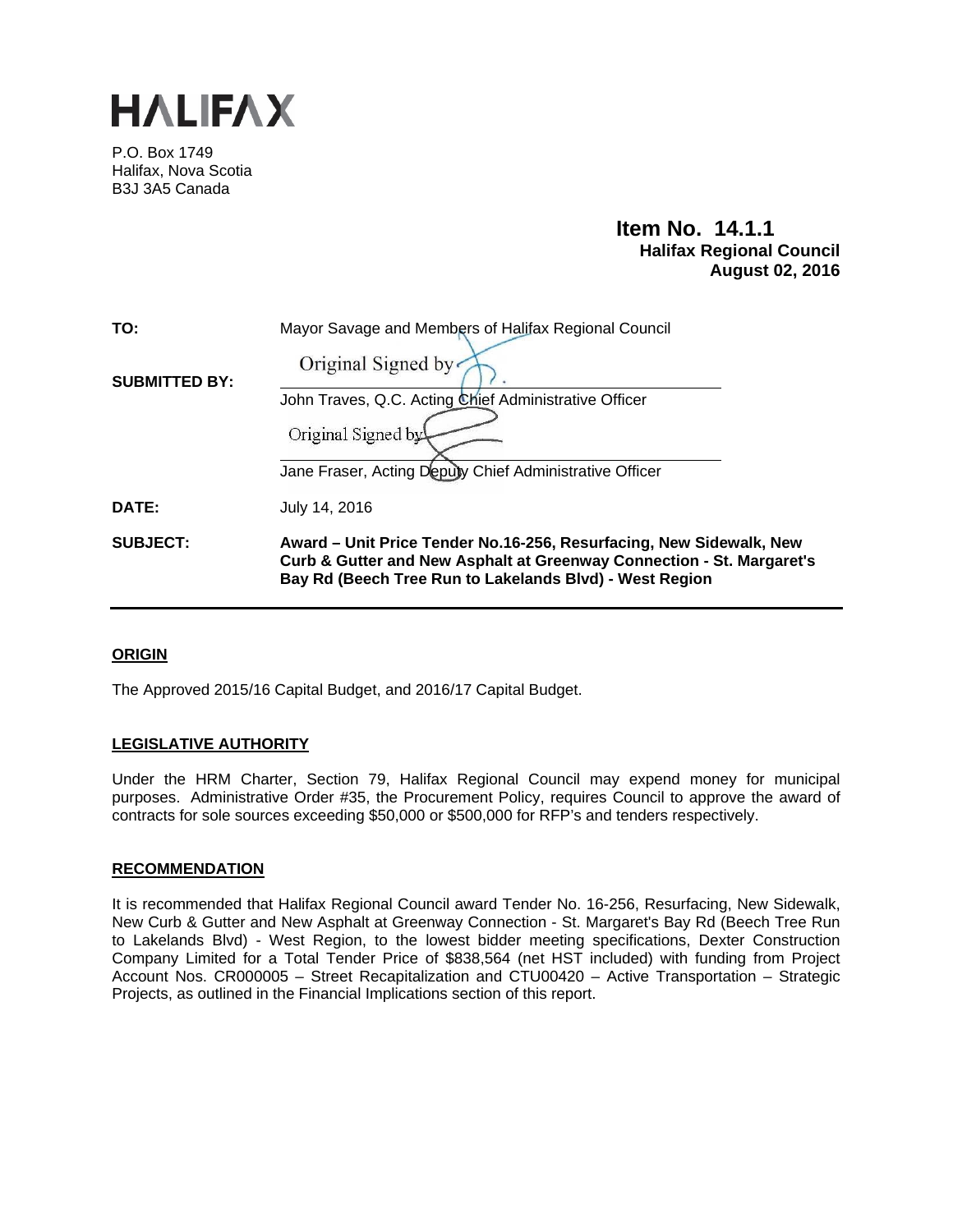## **BACKGROUND**

The Approved 2015/16 and 2016/17 Capital Budgets include funds for the resurfacing, new sidewalk, and curb & gutter of St. Margaret's Bay Rd. from Beech Tree Run to Lakelands Blvd., and new Active Transportation Greenway on St. Margaret's Bay Rd. from Sheppards Run to Horseshoe Lake Drive.

## **DISCUSSION**

Tender # 16-256 was publicly advertised on the Province of Nova Scotia's Procurement website on June  $30<sup>th</sup>$ , 2016 and closed on July 14<sup>th</sup>, 2016. Bids were received from the following companies:

| <b>Bid Price (net HST included)</b> |  |
|-------------------------------------|--|
|                                     |  |
|                                     |  |
|                                     |  |
|                                     |  |
|                                     |  |
|                                     |  |

#### **\*recommended bidder**

The scope of work for this tender generally consists of the construction of new concrete sidewalk, concrete curb & gutter, milling and paving, stormwater system, headwalls, and new asphalt greenway connection between Horseshoe Lake Drive and Sheppards Run, and the associated project reinstatement.

It is anticipated that work will commence within three weeks of the tender award and take 10 weeks to complete.

This is a **UNIT PRICE** contract and the cost will be dependent upon the actual quantities measured and approved by the HRM Project Manager.

There are no Local Improvement Charges associated with this work.

## **FINANCIAL IMPLICATIONS**

Based on the lowest tendered price of \$804,100 plus net HST of \$34,464, for a net total of \$838,564, funding is available in the Approved 2015/16 and 2016/17 Capital Budget from Project Account No(s). CR000005 – Street Recapitalization and CTU00420 – Active Transportation – Strategic Projects. The budget availability has been confirmed by Finance.

| <b>Budget Summary:</b> | Project Account No. CR000005 - Street Recapitalization                        |                                           |  |
|------------------------|-------------------------------------------------------------------------------|-------------------------------------------|--|
|                        | <b>Cumulative Unspent Budget</b><br>Less: Tender No. 16-256<br><b>Balance</b> | \$16,181,778<br>273,600 *<br>\$15,908,178 |  |